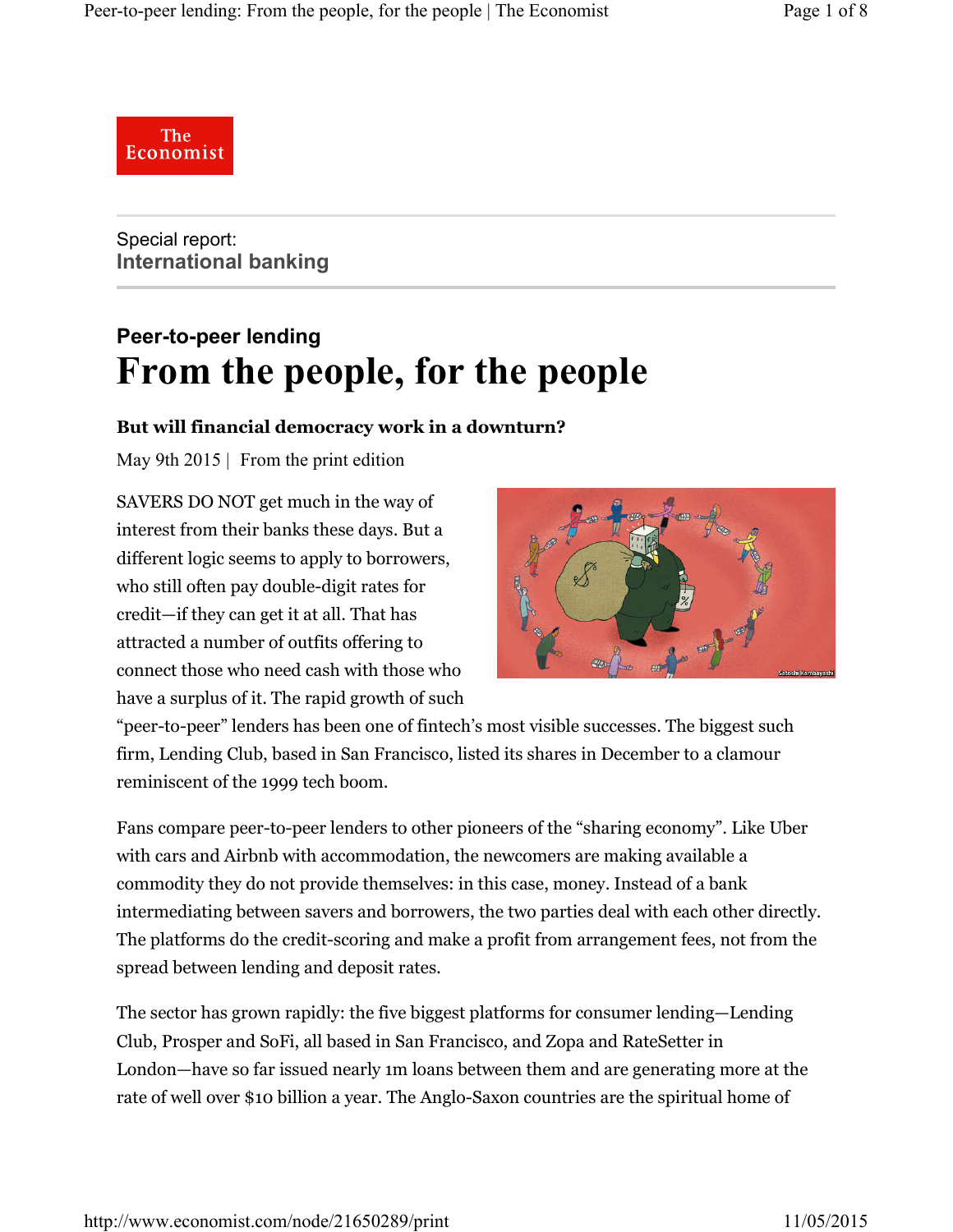credit, and so of peer-to-peer lending, but smaller platforms exist in mainland Europe and China.

Those loans are still dwarfed by the \$3 trillion of consumer debt outstanding in America alone. But the sector is doubling its lending roughly every nine months, and almost everyone expects it to go on growing rapidly. Having started as a provider of unsecured consumer credit, competing mainly against banks' credit cards, it has expanded into lending to small businesses, student loans and now mortgages.

Though most of the lenders were established before the financial crisis, none thrived until its aftermath. This was partly because the banks' rapid retrenchment after 2008 created unmet demand for loans. In America, even those who could still borrow from conventional sources soon found that peer-to-peer providers offered better deals. Credit-card rates tend to remain stable through the economic cycle, so they have looked especially uncompetitive as central banks pushed interest rates to record lows. Lots of borrowers paying 18% on their credit-card balance found they could take out a peer-to-peer loan charging 14% instead. On the other side of the equation, low interest rates meant savers were open to new investment opportunities, including lending their money to perfect strangers on the internet.

#### Knowledge is power

More broadly, says Hans Morris, a venture capitalist who sits on Lending Club's board, the declining cost of information-gathering is pushing consumer credit the way corporate credit has gone over the past three decades. In 1980 only a few hundred blue-chip firms could borrow from investors other than banks, by issuing bonds. By the end of that decade, all creditworthy firms could do so, and by 2000 "junk"-rated firms were at it, too. But whereas the incumbents, through their investment-banking arms, played a key part in the lucrative business of helping firms issue bonds, they have no role in peer-to-peer lending.

Those pining for the democratisation of finance have been disappointed by one notable development: most of the money for peer-to-peer no longer comes from the general public but from institutional investors such as hedge funds. The industry makes no secret of this; in America many firms have dropped the peer-to-peer label and instead describe themselves as "marketplace lenders". The shift has increased the supply of money to borrowers, but also made it harder for the newcomers to present themselves as markedly different from the banks.

Yet from a regulatory point of view, they are indeed very different. There is much to like about peer-to-peer, no matter whether the money is being put up by a hedge fund or by the general public. A bank is fragile by nature: when it faces a slew of defaults on its loans, it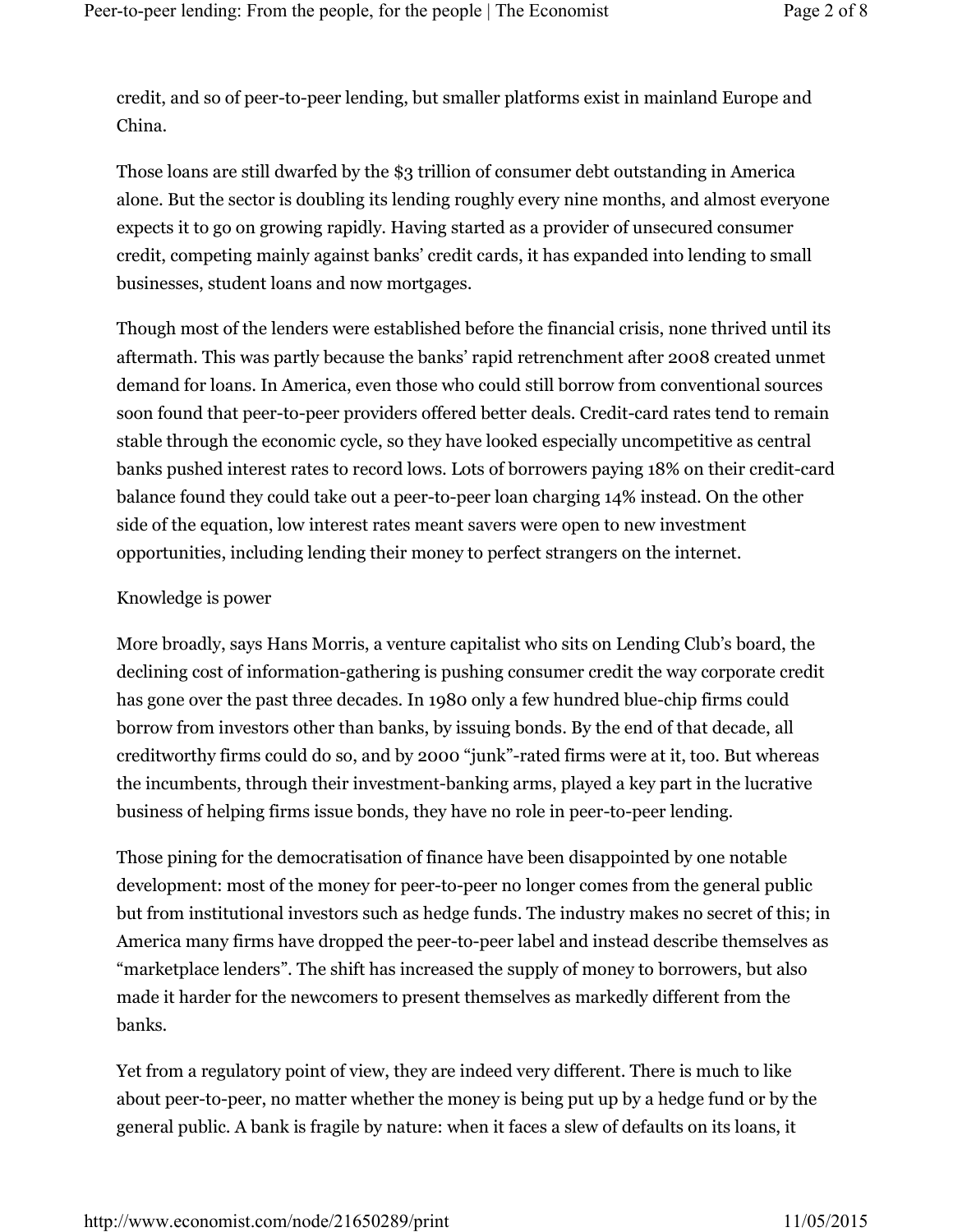rapidly runs into trouble. That is because it cannot pass on losses to its main creditors, often the bank customers who deposited their money on the firm understanding that they would get it back. Even when capital cushions designed to absorb lending losses are bolstered after crises, as happened after 2008, the risk of a taxpayer-funded bail-out or some other state support is ever present.

By contrast, those who lend money through peer-to-peer platforms explicitly accept that they may suffer losses. Unlike bank deposits, their investments are not guaranteed by the state. And whereas banks are subject to runs when too many fickle depositors demand their cash, lenders on peer-to-peer platforms know they will get their money back only when borrowers repay their loans.

### A core task

Not all peer-to-peer lenders work the same way. Some platforms allow potential lenders to pick their borrowers, others oblige them to lend to all those approved for credit. British platforms typically feature protection funds, designed to compensate lenders exposed to loans that have defaulted. This twist makes them far more akin to banks. For all their differences, the peer-to-peer platforms perform one of the core tasks of the banking system: they pick the applicants who get credit, and at what interest rate. Many claim to be doing a better job than traditional lenders.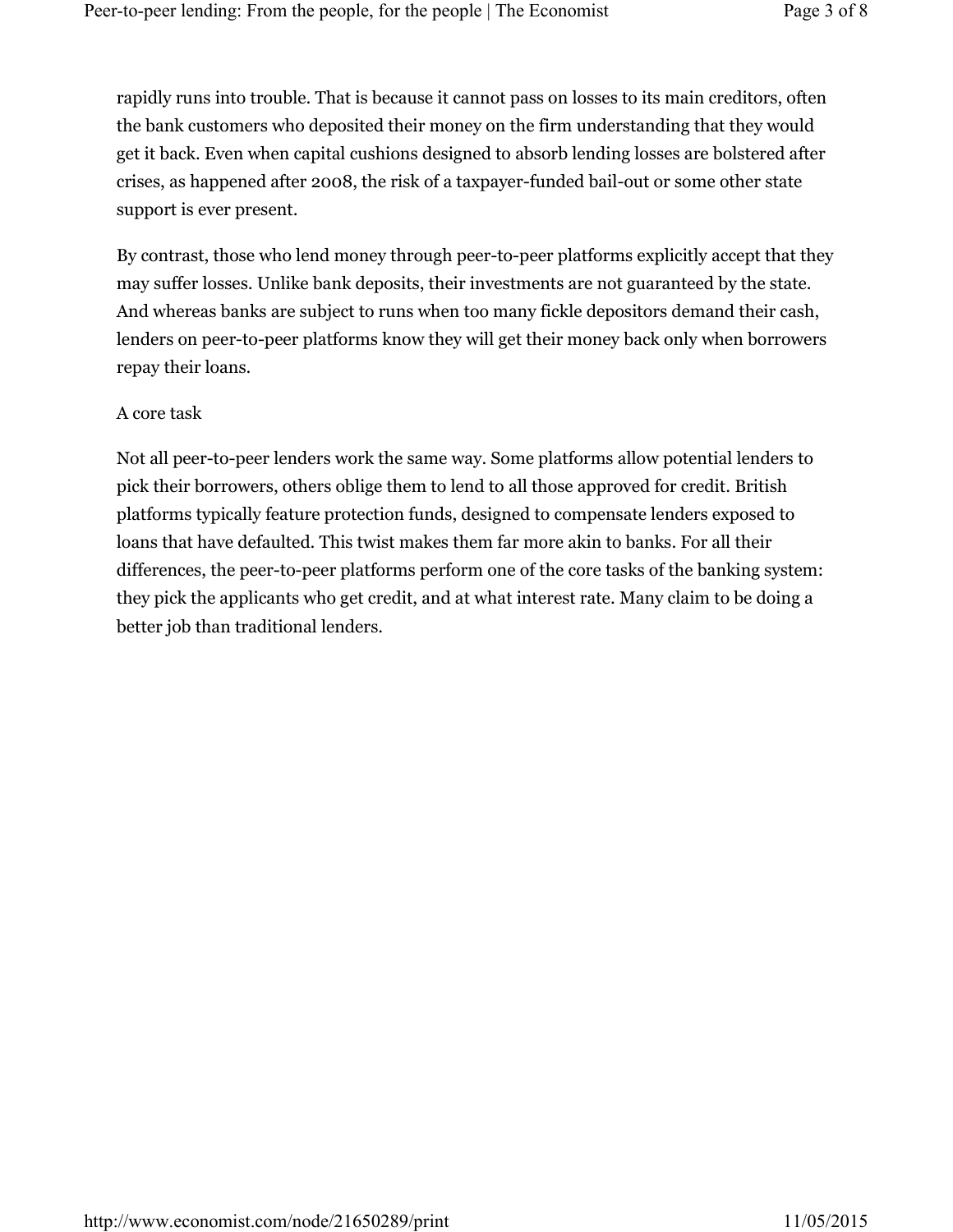

common refrain is that banks are on the defensive, trying to keep risk-averse regulators happy. The peer-to-peer crowd do not have to contend with that, giving them scope to try new things. All of them start their assessment of potential borrowers by looking at a raft of readily available consumer data from credit bureaus such as FICO and Experian, which track who has welched on past bills or car payments (banks use these too). They overlay that with whatever information they can get their hands on, from employment history to verifying pay cheques directly with employers. Borrowers may be asked to provide their online banking details so their financial history can be downloaded from their bank's website. That means the incumbents no longer have much of an information advantage over anyone else.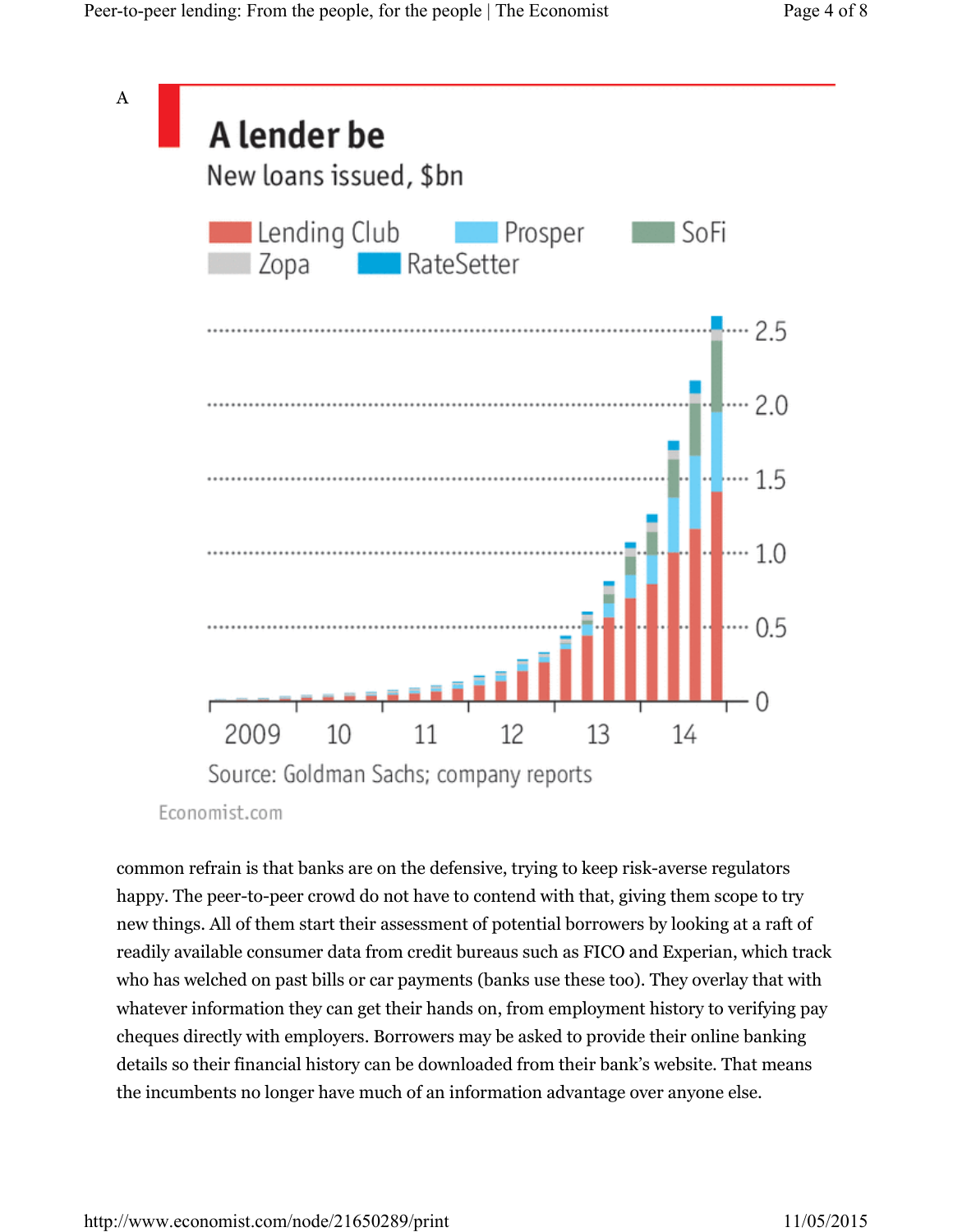Any data can be mined for insights, says Martin Kissinger of Lendable, a British newcomer: how often someone has used a credit card to withdraw cash, say, or whether he makes minimum monthly repayments. Zopa tracks the applicants it has turned down for loans to see if they turned out to be good credit risks when they found another willing lender. "We don't necessarily have better data, but we are far better at analysing what we have," says Giles Andrews, its boss. Social-media activity was once touted as the new frontier for creditscoring, but is no longer considered so useful except, crucially, to help prove an applicant's identity. In America, rules intended to ensure that credit is allocated fairly—by protecting minorities whose neighbourhoods used to be "red-lined" by bankers—make it harder to use novel techniques.

Kreditech, a German startup which makes short-term loans in countries from Peru to Poland, says it uses 20,000 data points to extend high-interest credit at a rate of \$120m a year. Beyond using Facebook data, it says it can "triangulate the truth" about a customer's creditworthiness by using behavioural data such as the way its online application form is filled in. How often a customer uses capital letters, say, or the speed at which he moves his mouse during the process are useful clues. "We are a tech company that happens to be doing lending," says Lennart Boerner, its head of strategy. If Silicon Valley dismisses the idea that bankers can gauge their customers' creditworthiness by meeting them face to face, bankers may consider fintech's method as sorcery.

Some credit-scoring is more intuitive. SoFi has carved out a niche pitching credit to what the industry calls HENRYs: high income, not rich yet. It built a franchise refinancing student loans for asset-poor but high-potential graduates of top universities, whom it sees as good credit risks. Those loans run to around \$75,000, against the \$10,000-\$15,000 more typical on other platforms. "Our credit assessment looks to the present and the future, not just the past," says Mike Cagney, its boss. That has a harsh flipside: those who default on their loan risk having their name broadcast to the lenders, "so the whole community knows you're a deadbeat." It is the first established platform to branch out into mortgages, offering loans worth up to 90% of the value of a house—much more than a bank.

Many people will feel it is too soon to encourage innovation in underwriting, let alone higher loan-to-value ratios, given what happened in 2008. Sceptics argue, rightly, that divorcing the party which authorises credit from the party which will suffer from a default has proved disastrous in the past. Was the financial crisis not triggered by borrowers being given too much credit by mortgage-brokers who cared little if those loans were repaid? How are peerto-peer platforms different, given that they immediately offload the loans they have approved?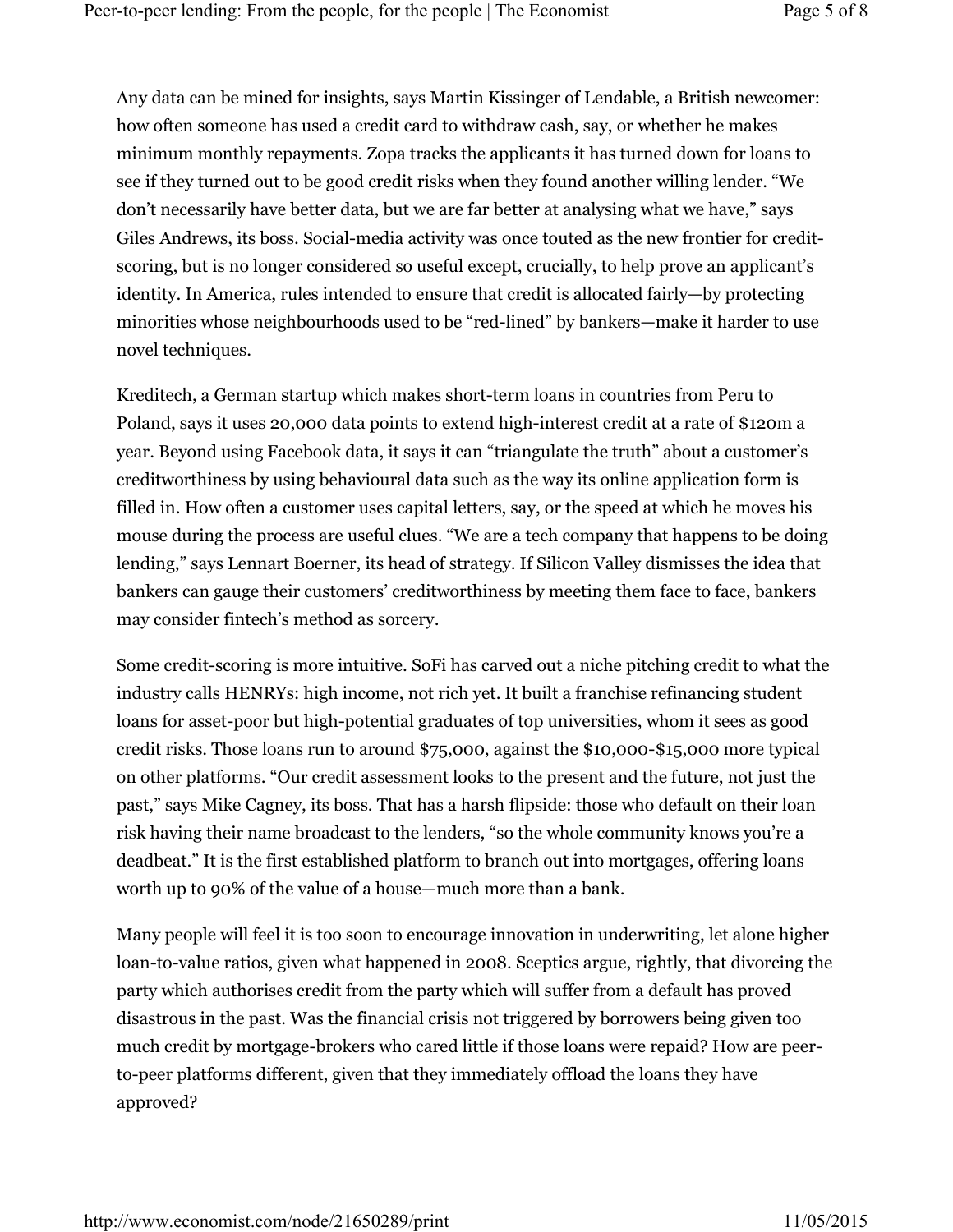The comparison is unfair, says Renaud Laplanche, Lending Club's founder. Before 2008 subprime mortgages had long, diffuse chains of intermediation. By the time a mortgage was brokered, sold, sliced, diced, repackaged and resold into the market, few cared or even remembered who had issued it. With peer-to-peer, the chain is much shorter. "If loans we issue do not perform, we have nobody else to point the finger to," says Mr Laplanche. A platform that issues dud loans will struggle to attract bidders, be they hedge funds or the general public.

Peer-to-peer lending would not have flourished without the benign credit conditions of recent years

The bigger question is what happens when economic conditions turn. Peer-to-peer lending, though enabled by technology, would not have flourished without the benign credit conditions of recent years. For all the talk of superior underwriting, the industry's claims of beating banks at their own game will be tested only when interest rates rise or the economy tanks. The industry is aware of this. "My daughter could come up with an underwriting model based on what band you like and it would work fine right now," says SoFi's Mr Cagney. But for how long?

At best, peer-to-peer lenders may find their advantage over banks becomes eroded. As interest rates rise, credit cards will probably become more competitive (though they may be pricier for less creditworthy borrowers). Peer-to-peer marketplaces will probably have to raise their own rates to attract investors lured by improved returns elsewhere. So the opportunity to arbitrate credit mispriced by banks may narrow, particularly in America.

At worst, a credit shock or a recession will leave existing borrowers unable to repay their loans. One worrying feature as the industry matures is that many borrowers are return customers: they are using peer-to-peer loans to refinance peer-to-peer loans taken out earlier. That is particularly true for riskier borrowers. If the industry were to contract even slightly, those unable to refinance would be pushed to default. If banks were to tighten lending criteria at the same time, the customers' problems would multiply.

That might cause a downward spiral as withdrawals creep up: even a modest rise in dud loans might spook lenders, particularly flighty hedge funds. In the absence of fresh money to repay old loans, more defaults would be inevitable, followed by more exits by investors. That is one reason why most peer-to-peer lenders are eager to keep some of their loans funded by retail money. Mom-and-pop investors are thought to be "stickier" in a downturn, so their money will remain available for future loans .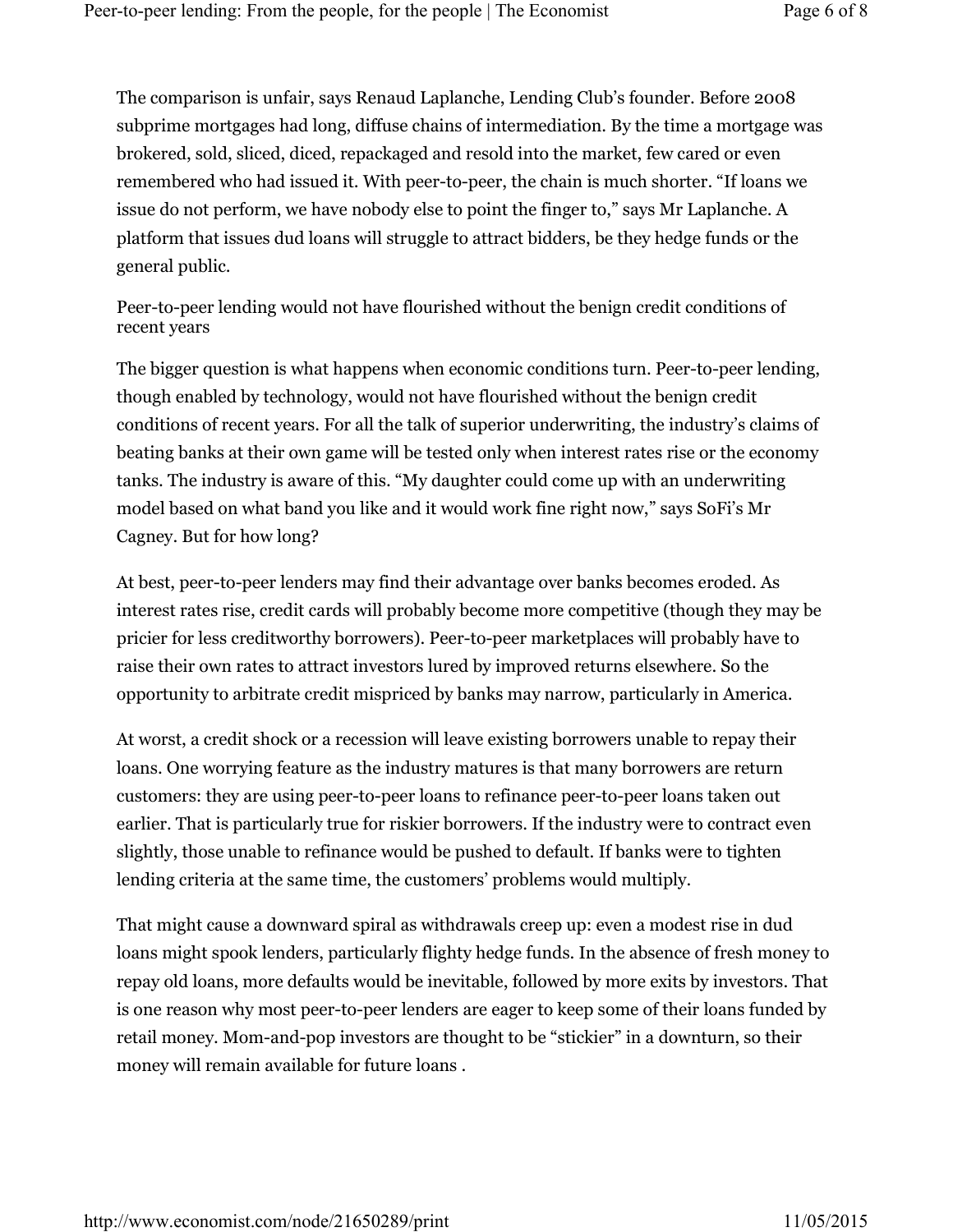All platforms vaunt their superior underwriting skills and boast of having "prime" borrowers, but they are also under pressure to show rapid growth in their loans. The temptation—which all claim to be resisting—is to relax their rules and pitch loans to those at the shadier end of the credit spectrum. This may be encouraged by apparently low default rates, but these are flattered by the rapid growth in lending: a 10% default rate will become 5% if a loan book has doubled in the meantime.

On the other hand, if peer-to-peer can weather the next downturn it should get a fillip. Bigmoney institutions such as insurance companies and pension funds have so far only dipped their toe into the sector. Many of them need better returns, and have long-term liabilities they are keen to match with long-term assets such as mortgages. If unsecured consumer loans perform as well in a downturn as their boosters hope, some investment titans will be tempted to buy paper from peer-to-peer platforms directly, dwarfing the hedge funds that are already there. A few might buy pools of mortgages from peer-to-peer lenders instead of tapping Wall Street for complex securities whose performance tracks the performance of those same pools of mortgages.

A more surprising investor in this field is the banking sector itself. Small local lenders in America have turned to peer-to-peer marketplaces to gain exposure to consumer credit; Citigroup said in April that it would lend \$150m through Lending Club. This might bemuse observers: why would a bank buy a loan rather than issue it itself? Mr Laplanche points out that although banks' cost of capital is lower, its cost of operation is higher. A bank spends roughly 7% of the value of a loan on administration, against Lending Club's figure of just 2.7%. Still, some might question the business model of a bank that admits it cannot successfully underwrite loans itself.

#### A piece of the action

Peer-to-peer is the most established of all fintech's branches. Lending Club is listed on the New York Stock Exchange, and has John Mack, a former Morgan Stanley boss, and Larry Summers, a former Treasury secretary, on its board. Goldman Sachs estimates that when peer-to-peer comes of age, it could reduce profits at America's banks by \$11 billion, or 7%. That would be troublesome but not unmanageable. Bankers point out that, leaving aside credit cards, unsecured loans to consumers are a fiddly business that is not particularly close to their hearts. The risk, though, is that a graduate who turns to a marketplace for her first loan then also shops there for services banks do care about, such as mortgages or investment advice.